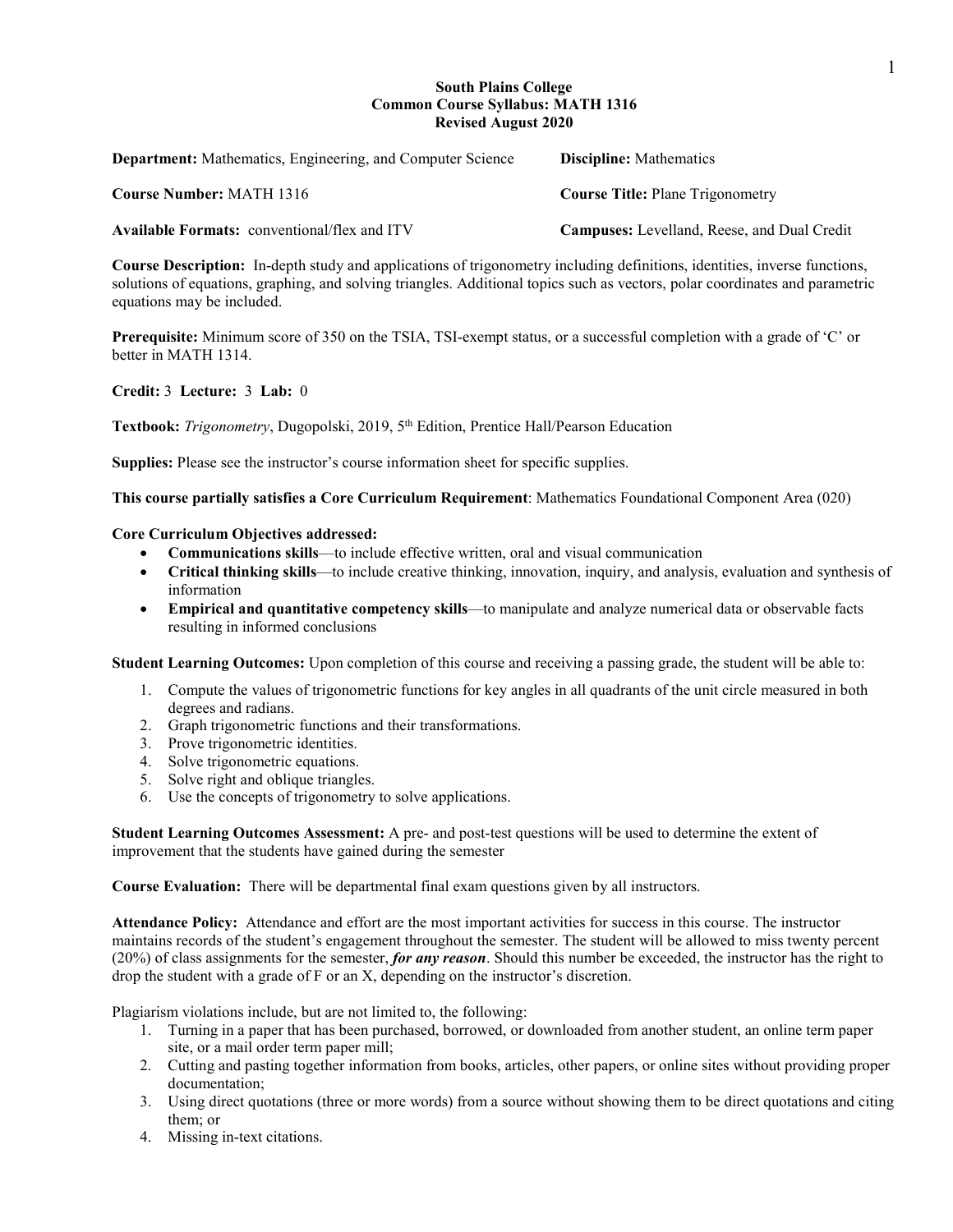Cheating violations include, but are not limited to, the following:

- 1. Obtaining an examination by stealing or collusion;
- 2. Discovering the content of an examination before it is given;
- 3. Using an unauthorized source of information (notes, textbook, text messaging, internet, apps) during an examination, quiz, or homework assignment;
- 4. Entering an office or building to obtain an unfair advantage;
- 5. Taking an examination for another;
- 6. Altering grade records;
- 7. Copying another's work during an examination or on a homework assignment;
- 8. Rewriting another student's work in Peer Editing so that the writing is no longer the original student's;
- 9. Taking pictures of a test, test answers, or someone else's paper.

**COVID Syllabus Statement:** It is the policy of South Plains College for the Fall 2020 semester that as a condition of oncampus enrollment, all students are required to engage in safe behaviors to avoid the spread of COVID-19 in the SPC community. Such behaviors specifically include the requirement that all students properly wear CDC-compliant face coverings while in SPC buildings including in classrooms, labs, hallways, and restrooms. Failure to comply with this policy may result in dismissal from the current class session. If the student refuses to leave the classroom or lab after being dismissed, the student may be referred to the Dean of Students on the Levelland campus or the Dean/Director of external centers for Student Code of Conduct Violation.

**Student Code of Conduct Policy**: Any successful learning experience requires mutual respect on the part of the student and the instructor. Neither instructor nor student should be subject to others' behavior that is rude, disruptive, intimidating, aggressive, or demeaning**.** Student conduct that disrupts the learning process or is deemed disrespectful or threatening shall not be tolerated and may lead to disciplinary action and/or removal from class.

**Diversity Statement:** In this class, the teacher will establish and support an environment that values and nurtures individual and group differences and encourages engagement and interaction. Understanding and respecting multiple experiences and perspectives will serve to challenge and stimulate all of us to learn about others, about the larger world and about ourselves. By promoting diversity and intellectual exchange, we will not only mirror society as it is, but also model society as it should and can be.

**Disability Statement:** Students with disabilities, including but not limited to physical, psychiatric, or learning disabilities, who wish to request accommodations in this class should notify the Disability Services Office early in the semester so that the appropriate arrangements may be made. In accordance with federal law, a student requesting accommodations must provide acceptable documentation of his/her disability to the Disability Services Office. For more information, call or visit the Disability Services Office at Levelland (Student Health & Wellness Office) 806-716-2577, Reese Center (Building 8) 806-716-4675, or Plainview Center (Main Office) 806-716-4302 or 806-296-9611.

**Nondiscrimination Policy:** South Plains College does not discriminate on the basis of race, color, national origin, sex, disability or age in its programs and activities. The following person has been designated to handle inquiries regarding the non-discrimination policies: Vice President for Student Affairs, South Plains College, 1401 College Avenue, Box 5, Levelland, TX 79336. Phone number 806-716-2360.

**Title IX Pregnancy Accommodations Statement:** If you are pregnant, or have given birth within six months, Under Title IX you have a right to reasonable accommodations to help continue your education. To [activate](http://www.southplainscollege.edu/employees/manualshandbooks/facultyhandbook/sec4.php) accommodations you must submit a Title IX pregnancy accommodations request, along with specific medical documentation, to the Director of Health and Wellness. Once approved, notification will be sent to the student and instructors. It is the student's responsibility to work with the instructor to arrange accommodations. Contact the Director of Health and Wellness at 806-716-2362 or [email](http://www.southplainscollege.edu/employees/manualshandbooks/facultyhandbook/sec4.php) [cgilster@southplainscollege.edu](mailto:cgilster@southplainscollege.edu) for assistance.

**Campus Concealed Carry**: Texas Senate Bill - 11 (Government Code 411.2031, et al.) authorizes the carrying of a concealed handgun in South Plains College buildings only by persons who have been issued and are in possession of a Texas License to Carry a Handgun. Qualified law enforcement officers or those who are otherwise authorized to carry a concealed handgun in the State of Texas are also permitted to do so. Pursuant to Penal Code (PC) 46.035 and South Plains College policy, license holders may not carry a concealed handgun in restricted locations. For a list of locations and Frequently Asked Questions, please refer to the Campus Carry page at: <http://www.southplainscollege.edu/campuscarry.php> Pursuant to PC 46.035, the open carrying of handguns is prohibited on all South Plains College campuses. Report violations to the College Police Department at 806-716-2396 or 9-1-1.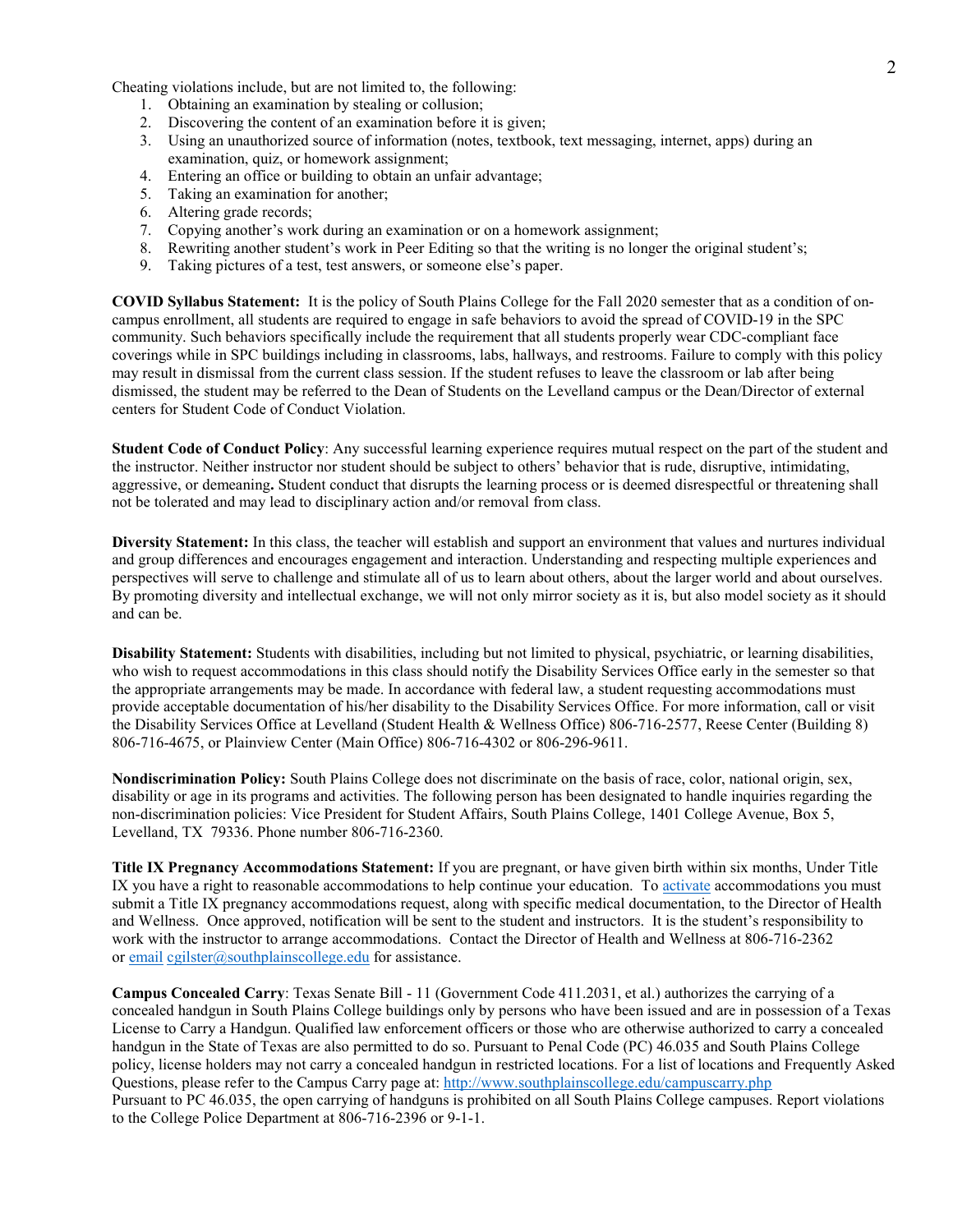**SPC Bookstore Price Match Guarantee Policy:** If you find a lower price on a textbook, the South Plains College bookstore will match that price. The difference will be given to the student on a bookstore gift certificate! The gift certificate can be spent on anything in the store.

If students have already purchased textbooks and then find a better price later, the South Plains College bookstore will price match through the first week of the semester. The student must have a copy of the receipt and the book has to be in stock at the competition at the time of the price match.

The South Plains College bookstore will happily price match BN.com & books on Amazon noted as *ships from and sold by Amazon.com*. Online marketplaces such as *Other Sellers* on Amazon, Amazon's Warehouse Deals, *fulfilled by* Amazon, BN.com Marketplace, and peer-to-peer pricing are not eligible. They will price match the exact textbook, in the same edition and format, including all accompanying materials, like workbooks and CDs.

A textbook is only eligible for price match if it is in stock on a competitor's website at time of the price match request. Additional membership discounts and offers cannot be applied to the student's refund.

Price matching is only available on in-store purchases. Digital books, access codes sold via publisher sites, rentals and special orders are not eligible. Only one price match per title per customer is allowed.

Note: The instructor reserves the right to modify the course syllabus and policies, as well as notify students of any changes, at any point during the semester.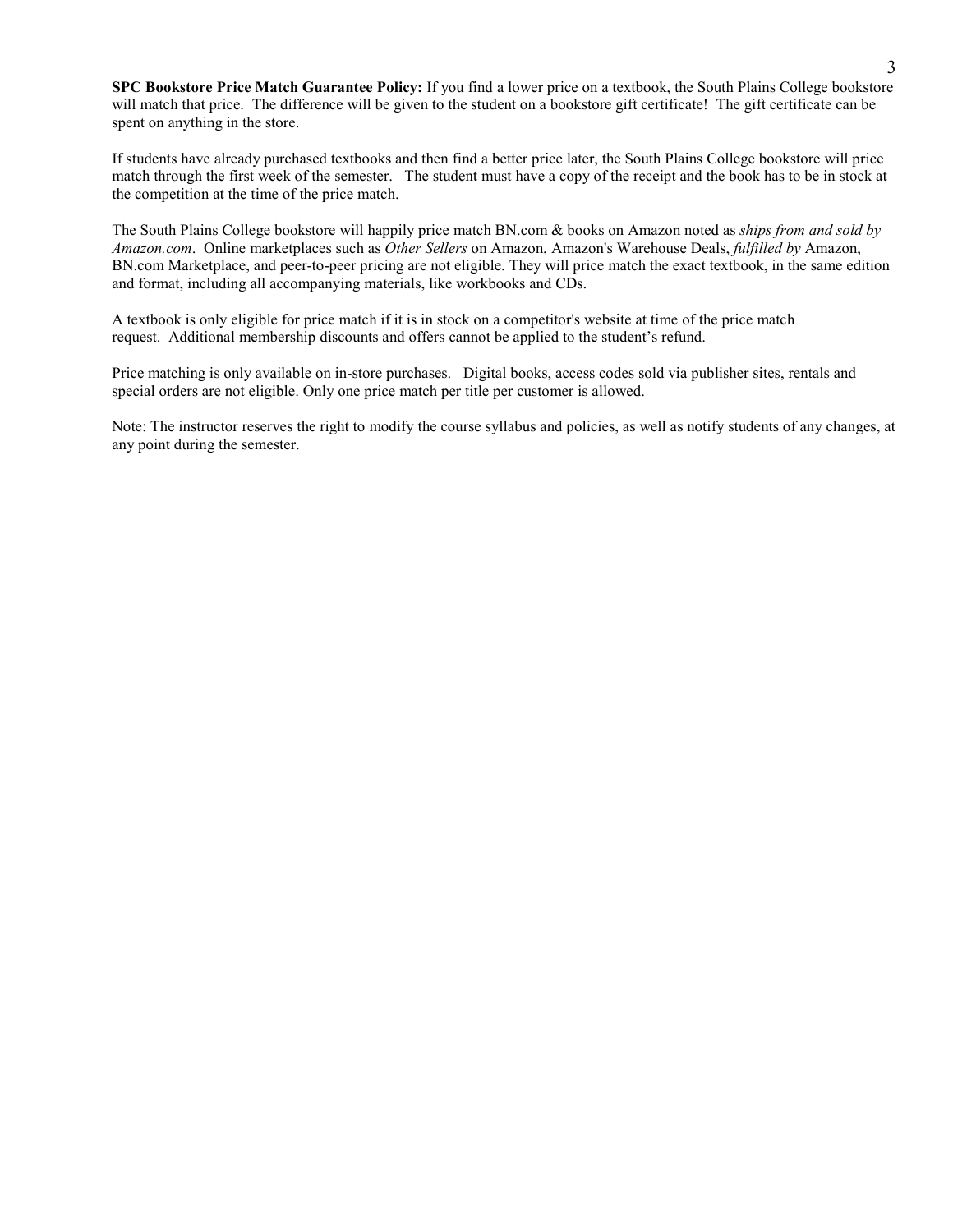**Instructor:** Jennifer Bartlett **Office Hours: Office**: Levelland Campus, Math Building Room 113 Mon & Wed 8:30-10:00 in Levelland Math 113, **Telephone:** (806) 716-2664 Tues & Thurs 9:15-10:00 in Levelland Math 113, **Email:** *[jkbartlett@southplainscollege.edu](mailto:jkbartlett@southplainscollege.edu)* 2:30-4:30 at TTU ENGLPHL 264,

or by appointment. **Virtual Office Hours Zoom Link**: <https://southplainscollege.zoom.us/j/3468755641>

### **Course Materials:**

- Calculator: You may use a plain scientific calculator on some homework, quizzes, and exams. You may NOT use a graphing calculator or a calculator on a cell phone on any of the quizzes, exams, or the final exam. You are required to bring your calculator to EVERY class.
- 3-ring binder (1.5 inch), dividers, notebook paper, graph paper, hole punch, stapler, pencils, and erasers.
- Access to a reliable internet service, a way to print and scan documents, a device with the capability to participate in Zoom meetings with video and audio

**Homework:** Homework will be assigned at each class meeting and will be submitted through Blackboard as a SINGLE PDF document. No late assignments will be accepted. You should show all work when doing homework. Simply writing the problem and the answer is not "doing homework." Using a solution manual or an app that shows you the steps, and copying them down is NOT "doing homework." Remember your effort is key to your success. You have to focus your effort on being able to complete the problems on a quiz/exam without any outside resources. You are responsible for the following homework requirements. Any homework that does not follow the homework requirements will be recorded as a grade of a zero.

Homework Requirements:

- 1) Assignments must be submitted through Blackboard by the beginning of the next class period. Late homework will not be accepted.
- 2) Multiple pages must be scanned, saved, and submitted as a SINGLE PDF document.
- 3) Assignments must be written in pencil on white 8.5 x 11 inch paper. It must be neat and legible. I will be the judge as to what is neat. Just because you can read it doesn't mean that I can interpret it.
- 4) Assignments must be presented in an orderly manner with the problem running in a single or double column down the page. No more than double column work will be graded.
- 5) All final answers must be circled to receive credit. Any algebraic answer not circled or "boxed" in will not be graded. Pictures/graphs do not need to be circled or boxed.

**Notebook:** You will keep all class materials (notes, handouts, homework, quizzes, exams, etc.) organized in a notebook (3 ring binder) . These materials should be neat, brought to every class period, and will be used as a reference and study guide.

**Quizzes:** Short, in-class quizzes that will be given regularly will have problems selected from, or closely related to, your homework. Most, if not all, quizzes will be pop-quizzes so you will need to be prepared every class period. Students arriving late may be denied the chance to take a quiz, if there is one that day. Quizzes must be taken in pencil.

**Exams:** Exams must be taken in pencil. Student my not leave the examination room for any reason without turning in their exam for grading. The tentative exam dates are as follows on the course schedule below. If classes are moved to an online format, exams will be recorded.

**Final:** The comprehensive final will be given on Tuesday, December  $8<sup>th</sup>$  from  $8:00 - 10:00$ am as directed by the official South Plains College Schedule. No make-up final will be given. The final will cover all material covered in-class.

**Make-up:** Make-up work is given at the discretion of the instructor. NO make-up quizzes or tests are given without prior notification AND proper documentation. If are absent from class, have given prior notification and proper documentation of your absence, you MUST make arrangements to take the quiz or test BEFORE the next class period. Students who do not take quizzes or exams in-class, early or late, forfeit the right to attempt any extra credit on that quiz or exam.

| <b>Grading Policy:</b>                                                  |                             | <b>Grading Scale:</b> |               |
|-------------------------------------------------------------------------|-----------------------------|-----------------------|---------------|
| Daily Work (notes, HW, quizzes, labs, etc.) 16%                         |                             | $90-100\%$            |               |
| Exams (4 total)                                                         | 16% each (total of $64\%$ ) | 80-89%                | B             |
| Comprehensive Final                                                     | 20%                         | 70-79%                | $\mathcal{C}$ |
|                                                                         |                             | $60 - 69\%$           |               |
| This course and its grade will be recorded on your official transcript. |                             | Below 60%             | F             |

Grades will be updated on Blackboard during the semester usually after exams.